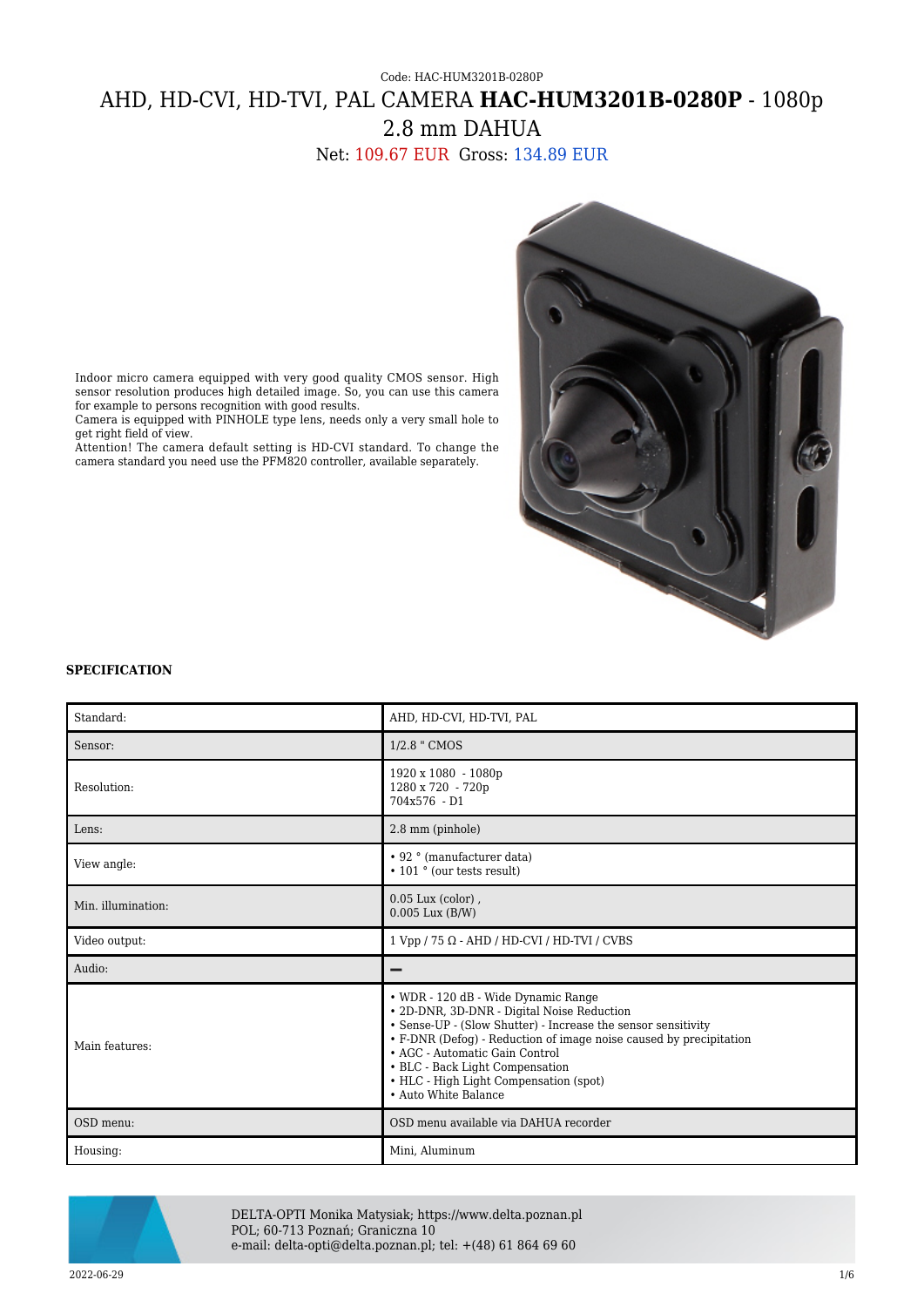| Color:                         | Black                                                                                |
|--------------------------------|--------------------------------------------------------------------------------------|
| Application:                   | The camera is designed for indoor use, due to the possibility of steam condensation. |
| Power supply:                  | 12 V DC / 100 mA                                                                     |
| Power consumption:             | $\leq$ 1.2 W                                                                         |
| Operation temp:                | $-30 °C  60 °C$                                                                      |
| Permissible relative humidity: | $\leq 95\%$                                                                          |
| Weight:                        | $0.036$ kg                                                                           |
| Dimensions:                    | 35 x 33 x 22 mm                                                                      |
| Manufacturer / Brand:          | <b>DAHUA</b>                                                                         |
| Guarantee:                     | 3 years                                                                              |

## **PRESENTATION**



Front view:



DELTA-OPTI Monika Matysiak; https://www.delta.poznan.pl POL; 60-713 Poznań; Graniczna 10 e-mail: delta-opti@delta.poznan.pl; tel: +(48) 61 864 69 60

2022-06-29 2/6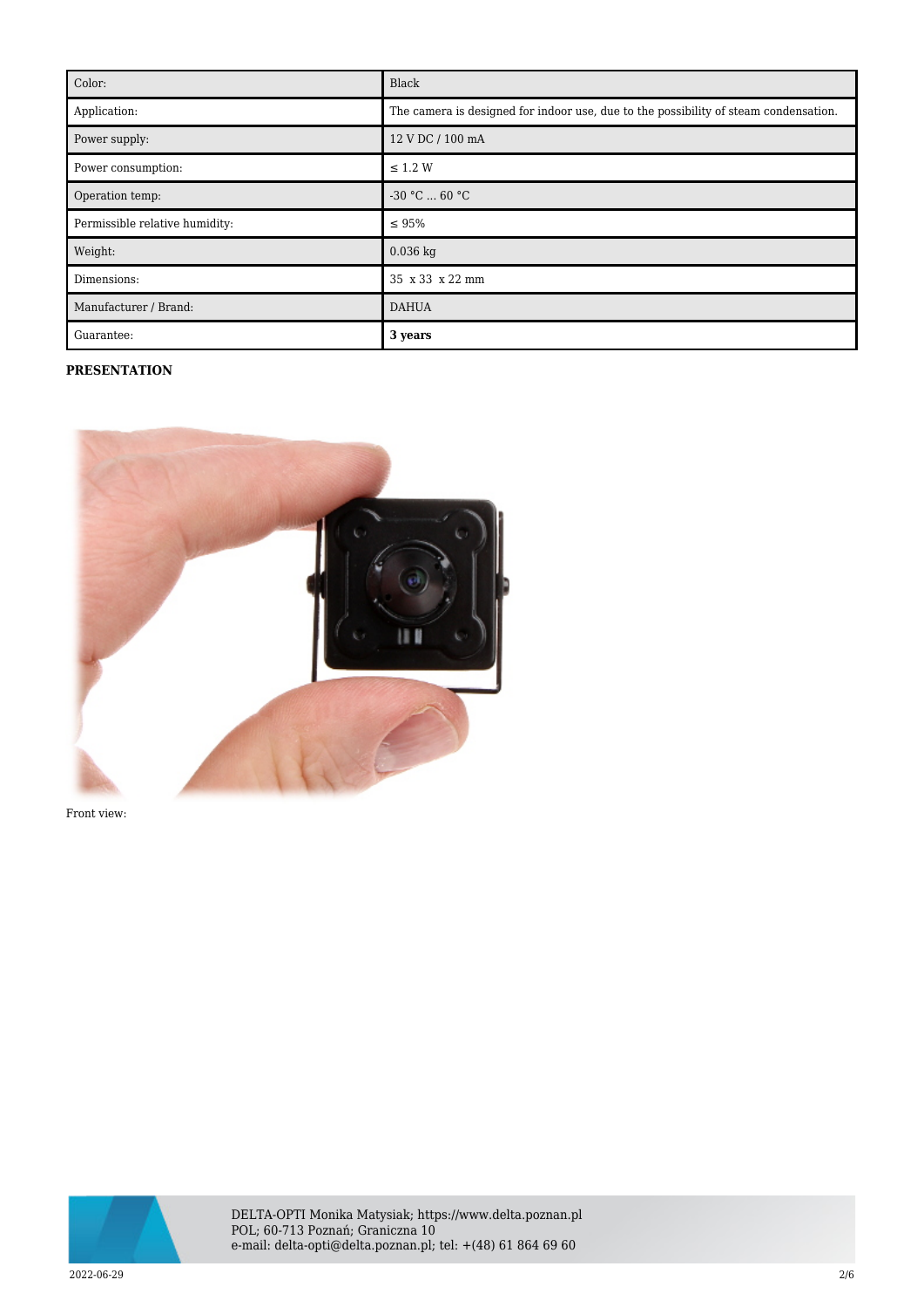

Camera is very small:



Rear view:



DELTA-OPTI Monika Matysiak; https://www.delta.poznan.pl POL; 60-713 Poznań; Graniczna 10 e-mail: delta-opti@delta.poznan.pl; tel: +(48) 61 864 69 60

 $2022{\cdot}06{\cdot}29$   $3/6$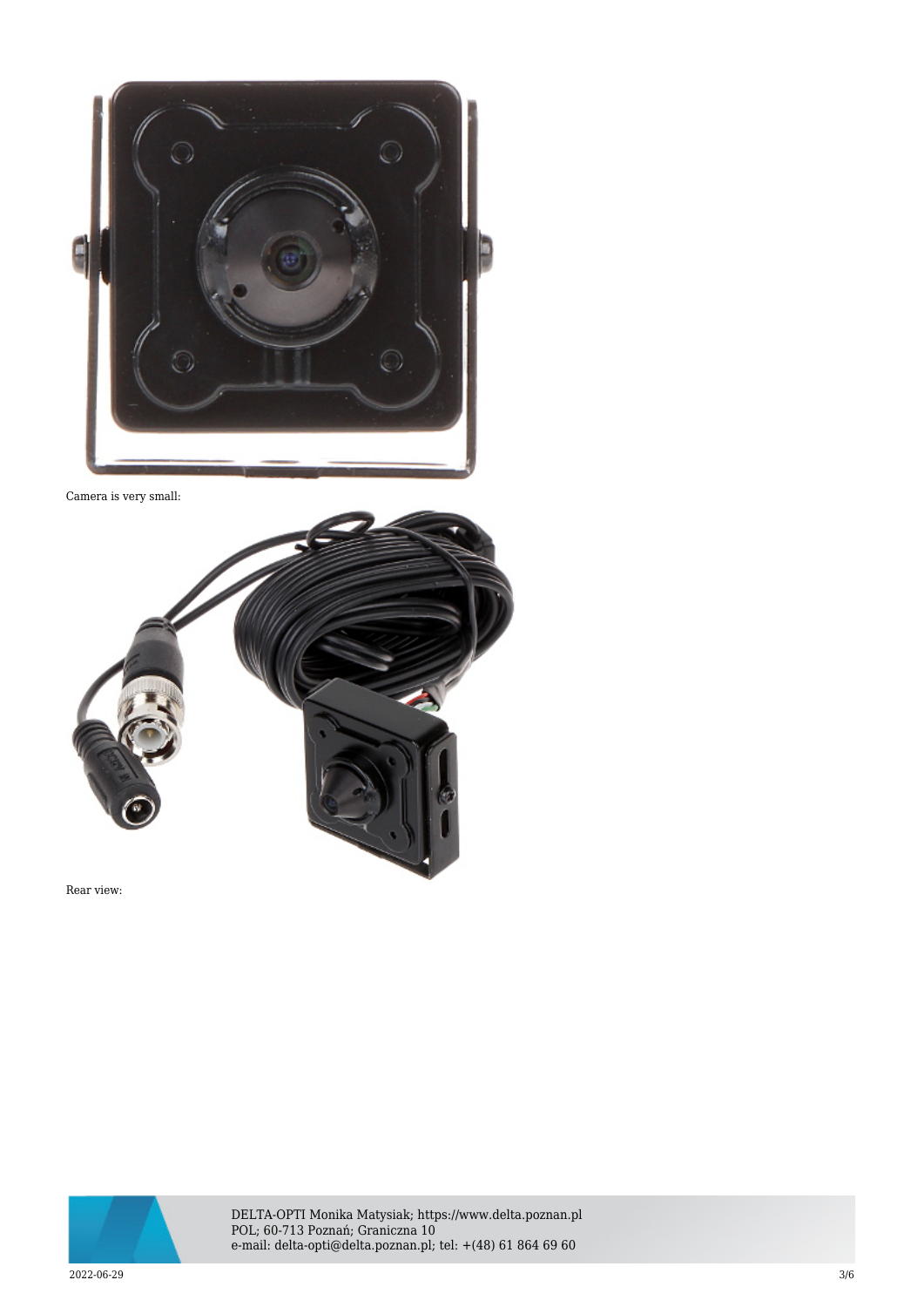

In the kit:



**OUR TESTS**

AHD:

Camera image at artificial illumination (about 30Lux):





DELTA-OPTI Monika Matysiak; https://www.delta.poznan.pl POL; 60-713 Poznań; Graniczna 10 e-mail: delta-opti@delta.poznan.pl; tel: +(48) 61 864 69 60

 $2022{\cdot}06{\cdot}29$  and the set of the set of the set of the set of the set of the set of the set of the set of the set of the set of the set of the set of the set of the set of the set of the set of the set of the set of th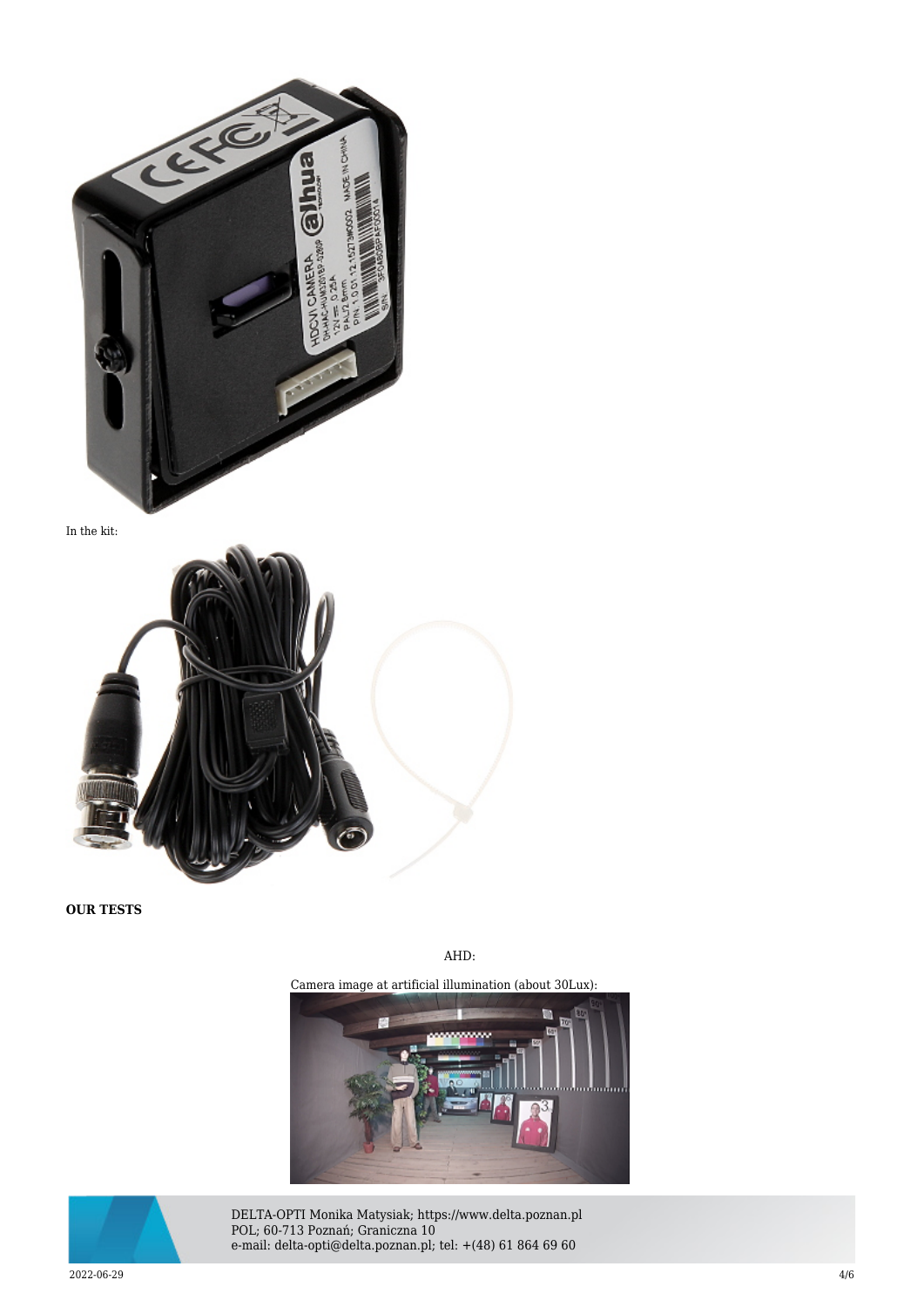[Camera image at direct strong light opposite to camera:](https://sklep.delta.poznan.pl/obrazki1/dh-hac-hum3201bp-028_ahd_img11_d.jpg) 



Camera image at night conditions, at different illumination values show below:





HD-CVI:

Camera image at artificial illumination (about 30Lux):



Camera image at direct strong light opposite to camera:



Camera image at night conditions, at different illumination values show below:





DELTA-OPTI Monika Matysiak; https://www.delta.poznan.pl POL; 60-713 Poznań; Graniczna 10 e-mail: delta-opti@delta.poznan.pl; tel: +(48) 61 864 69 60

 $2022{\cdot}06{\cdot}29$   $5/6$